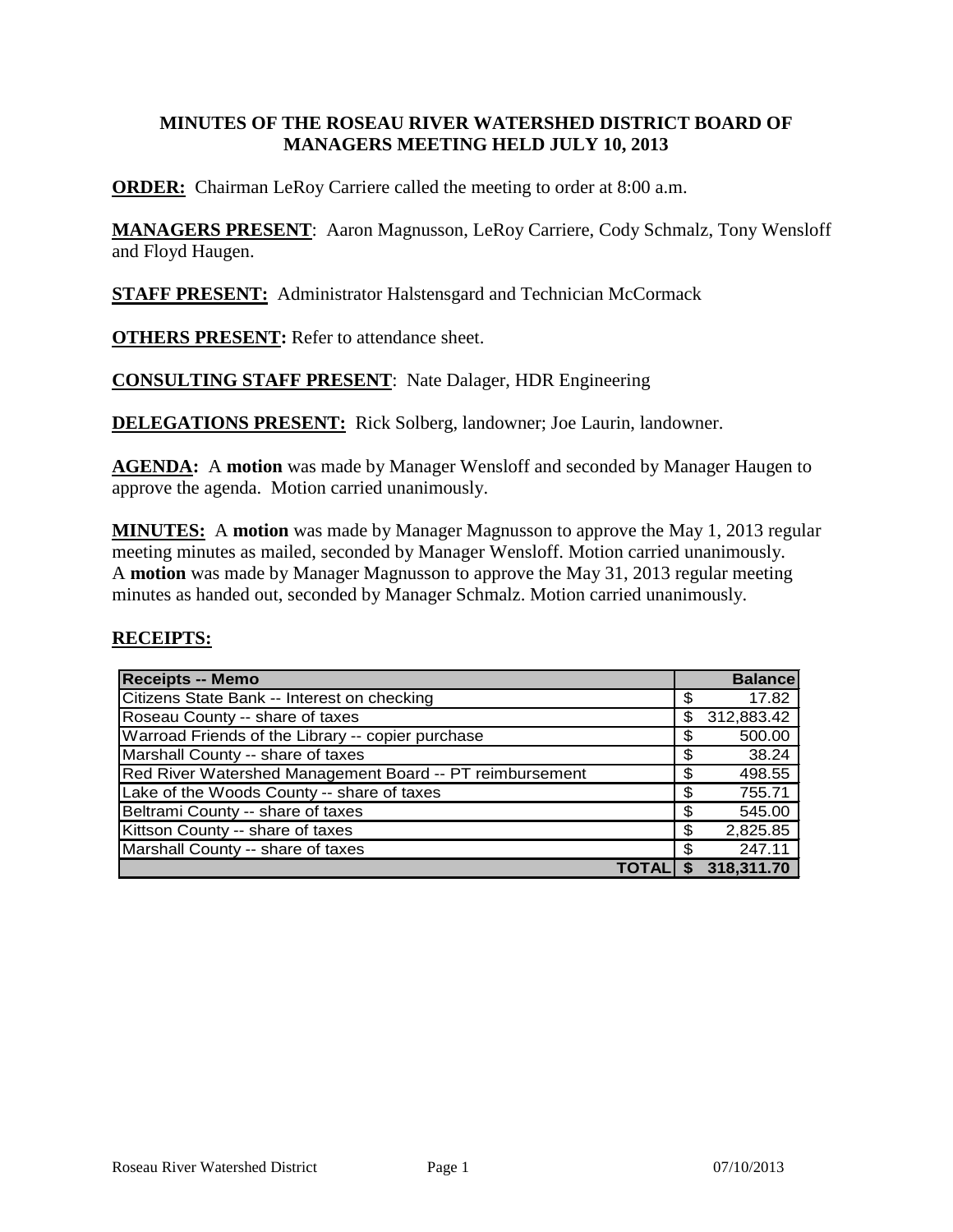| <b>Bills -- Memo</b>                                     |                          | <b>Amount</b> |
|----------------------------------------------------------|--------------------------|---------------|
| City of Roseau -- utilities                              | \$                       | 195.69        |
| CenturyLink -- phone bill                                | \$                       | 94.31         |
| Sjoberg's Cable TV -- cable internet                     | \$                       | 46.60         |
| Marco -- copier maintenance                              | $\overline{\mathcal{G}}$ | 194.66        |
| Roseau Times-Region -- notice                            | $\overline{\mathcal{G}}$ | 10.50         |
| Minnesota Energy -- natural gas bill                     | $\overline{\$}$          | 44.65         |
| Houston Engineering -- Project Engineering               | $\overline{\$}$          | 1,706.25      |
| HDR Engineering -- Project Engineering                   | \$                       | 16,245.44     |
| Floyd Haugen -- meetings, mileage and expenses           | $\overline{\$}$          | 345.12        |
| LeRoy Carriere -- meetings, mileage and expenses         | $\overline{\$}$          | 189.05        |
| Cody Schmalz -- meetings, mileage and expenses           | \$                       | 122.94        |
| Aaron Magnusson -- meetings, mileage and expenses        | \$                       | 77.18         |
| Tony Wensloff -- meetings, mileage and expenses          | $\overline{\mathbf{S}}$  | 114.95        |
| Torin McCormack -- wages                                 | \$                       | 2,427.50      |
| Tracy Halstensgard -- wages                              | $\overline{\mathbf{S}}$  | 3,001.99      |
| Tracy Halstensgard -- mileage and expenses               | $\overline{\mathcal{G}}$ | 485.58        |
| Torin McCormack -- mileage and expenses                  | \$                       | 827.83        |
| PERA -- employee and employer share                      | $\overline{\mathbf{S}}$  | 877.50        |
| Internal Revenue Service -- 941 tax                      | \$                       | 1,476.68      |
| Doug's Supermarket -- food for meetings and supplies     | \$                       | 8.40          |
| Roseau Ace Hardware -- post and hardware of stream gages | \$                       | 334.17        |
| Bonnie's floral -- flowers                               | $\overline{\$}$          | 50.75         |
| Roso Cleaners -- rug rental                              | \$                       | 37.62         |
| SandPieper Design -- annual web hosting and domain name  | $\overline{\mathcal{G}}$ | 140.00        |
| Postmaster -- stamps and mailing                         | $\overline{\mathcal{G}}$ | 111.95        |
| <b>TOTAL</b>                                             | $\overline{\$}$          | 29,167.31     |

**BILLS:** A **motion** was made by Manager Schmalz to pay the normal monthly bills, seconded by Manager Wensloff. Motion carried unanimous.

**DELEGATIONS:** Joe Laurin, WD 3 landowner, asked for an update on the WD 3 outlet request. Technician McCormack stated he had met with Roseau County Engineer and determined what information was needed for the petition. A petition to outlet WD 3 into SD 69 has been submitted to Roseau County for consideration. Mr. Laurin thanked the board and left the meeting.

# **PROJECT REPORT:**

Hay Creek/Norland: Technician McCormack discussed the operation of the impoundment and progress of haying. The board was briefly updated on the field visit findings from DNR personnel concerning the 2009 Restoration order the DNR served Roseau County on CD 7.

After discussion, the board directed Administrator Halstensgard and Technician McCormack to work on promoting the project as a wildlife/birding destination. Staff will work with the Audubon Society as well as local organizations to promote the project through avenues such as press releases, signage etc.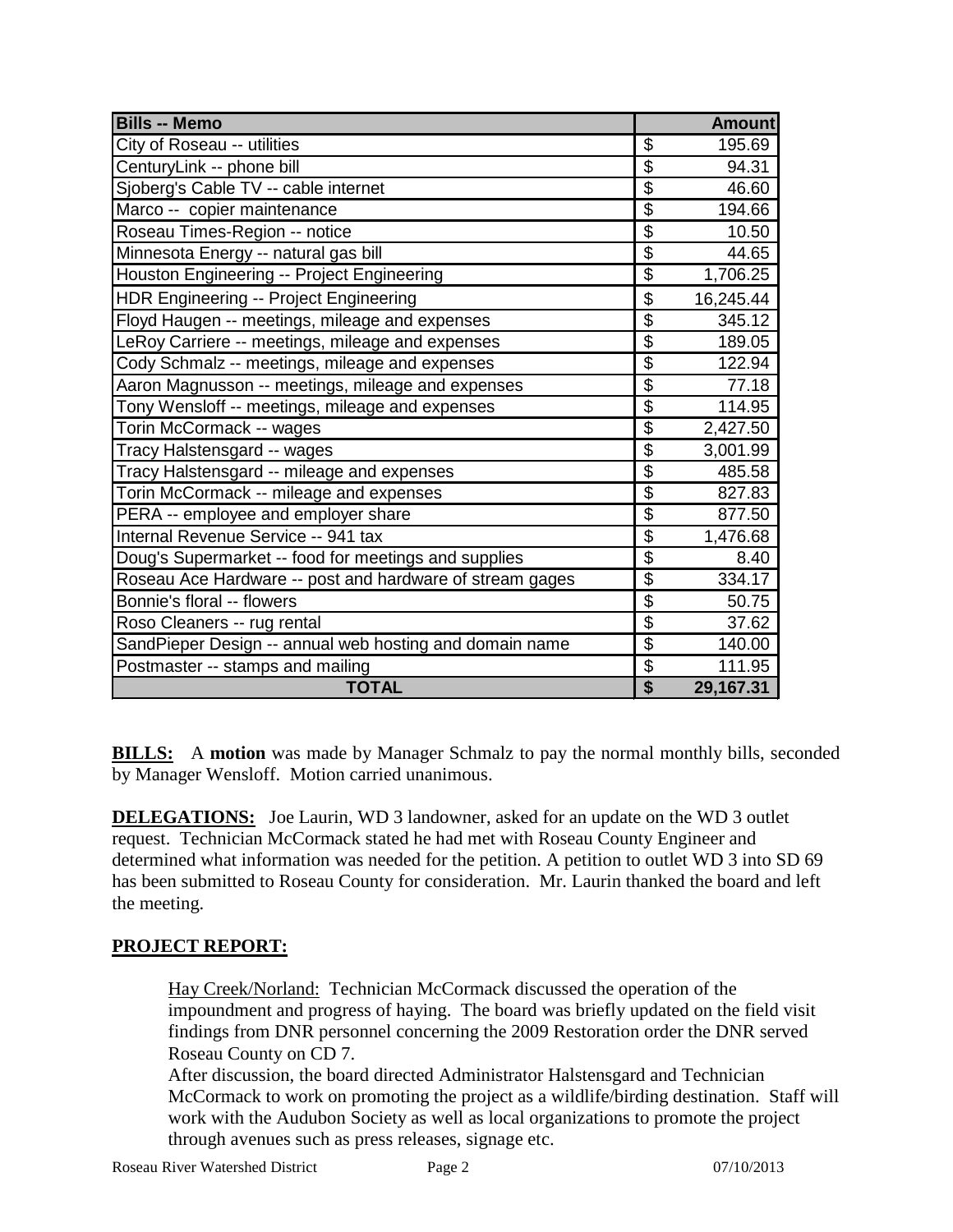Palmville: Technician McCormack informed the board we had not yet received a quote from Halverson Sand and Gravel. Due to low flow, the board wants work completed as quickly as possible.

Beltrami: Technician McCormack is working on the flood damage reduction (FDR) portion of the purpose and need statement. Henry Van Offelen is working on the natural resource enhancement (NRE) purpose and needs statement. A project team meeting will be scheduled for the week of July  $29<sup>th</sup>$ .

RRWMA: Engineer Dalager updated the board on the statues of the project.

CR 112: There was discussion on the meeting held June  $7<sup>th</sup>$ . Manager Haugen discussed the landowner decision on moving forward with a permit application. Rick Solberg addressed the board with their wish to move forward with the permit for the original request to grade the ditch from pipe to pipe. Engineer Dalager, Technician McCormack and the landowners left the meeting to discuss a proposal and gather the information to submit a permit later in the meeting.

WD 3: Items were discussed with Mr. Laurin during delegations.

Duxby: Administrator Halstensgard presented the information gathered by Technician McCormack. The board directed staff to obtain quotes for work recommended.

### **PERMITS:**

After discussion, a **motion** was made by Manager Haugen, seconded by Manger Wensloff to approve permit #13-16 (Roseau County). Motion carried unanimously.

A **motion** was made by Manager Haugen and seconded by Manager Wensloff to approve permit 13-17 (William Schafer). Motion carried unanimously.

Technician McCormack discussed the permit application. A **motion** was made by Manager Wensloff and seconded by Manager Magnusson to approve permit 13-18 (Mike Hass). Motion carried unanimously.

After discussion, a **motion** was made by Manager Wensloff and seconded by Manager Magnusson to approve permit 13-19 (Jason Leetch). Motion carried unanimously.

A **motion** was made by Manager Schmalz seconded by Manager Magnusson to approve permit #13-20 (Torin McCormack). Motion carried with Manager Wensloff abstaining.

Technician McCormack discussed the permit application. A **motion** was made by Manager Magnusson and seconded by Manager Schmalz to approve permit 13-21 (Steven Pavek). Motion carried unanimously.

Technician McCormack discussed the permit application. A **motion** was made by Manager Haugen and seconded by Manager Magnusson to approve permit 13-22 (Richard Solberg). Motion carried unanimously.

After discussion, a **motion** was made by Manager Wensloff and seconded by Manager Schmalz to approve permit 13-23 (Richard Magnusson). Motion carried with Manager Magnusson abstaining.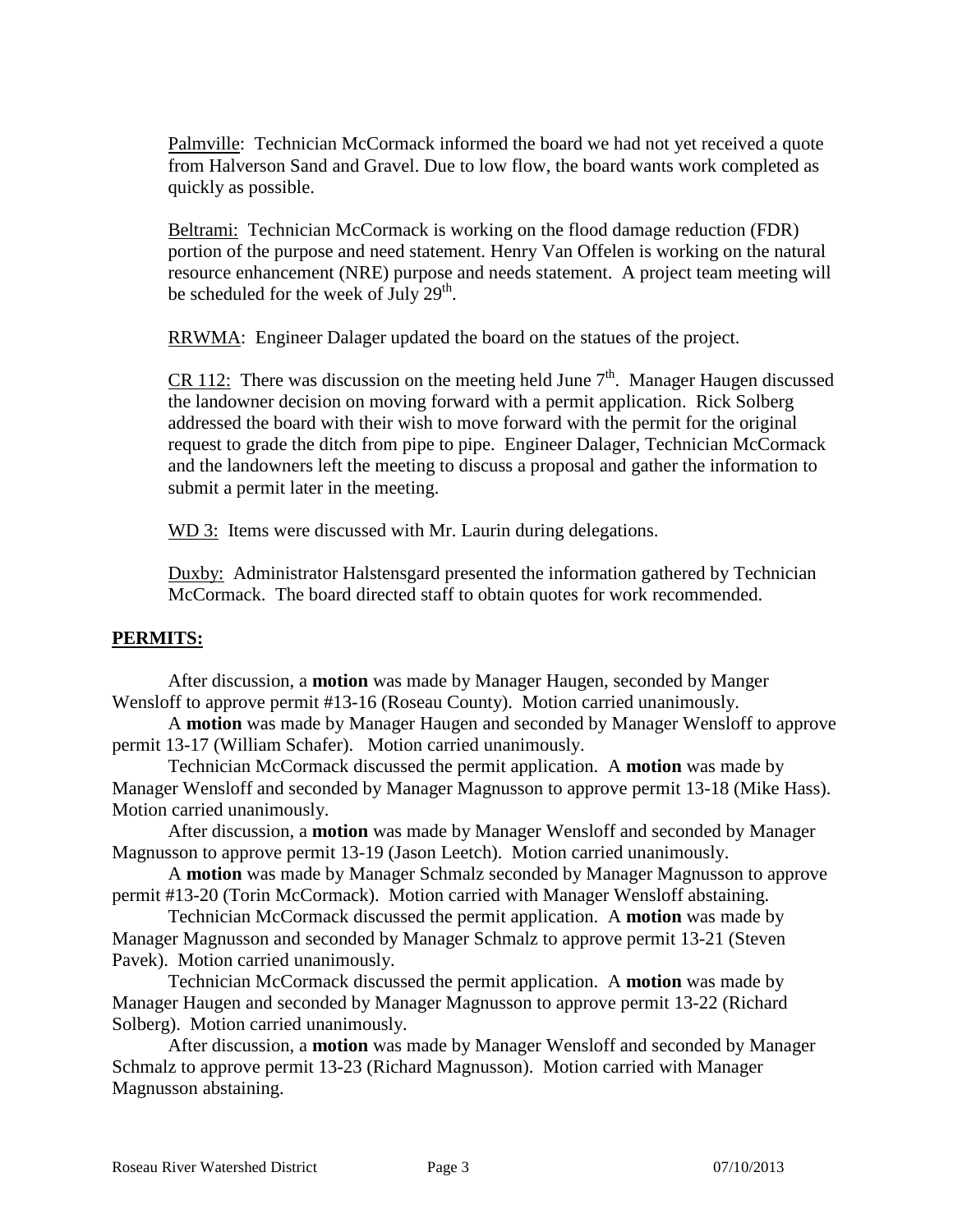Technician McCormack discussed the permit application. A **motion** was made by Manager Schmalz and seconded by Manager Wensloff to approve permit 13-24 (Roseau County). Motion carried unanimously.

Administrator Halstensgard discussed the permit application. A **motion** was made by Manager Magnusson and seconded by Manager Wensloff to approve permit 13-25 (Richard Solberg). Motion carried unanimously.

Technician McCormack discussed the permit application. Manager Haugen spoke about trapping the 36" culvert on the west end of CR 112 and the way the water flows in that area. A **motion** was made by Manager Haugen and seconded by Manager Wensloff to approve permit 13-25 (Richard Solberg). Motion carried unanimously.

# **RRWMB**:

Chairman Carriere discussed the following items:

- Project management plan
- Snow melt forecast
- COE feasibility study
- Rules and Regulations meeting
- Wetland Policy
- Water Governance Evaluation

Manager Haugen made a correction to the location of permit #13-22.

### **ADMINISTRATIVE REPORT:**

- Administrator Halstensgard stated items will be discussed in other times during the meeting.
- Technician McCormack updated the board on stream gaging and RRWMB meeting and tour

### **OLD BUSINESS:**

The board tabled the PILT issue.

### **NEW BUSINESS:**

Administrator Halstensgard gave a brief background on the BWSR Biannual Budget Review (BBR). Technician McCormack presented proposals for the projects set forth in the BBR. A **motion** was made by Manager Haugen to move forward with obtaining BWSR funding for the Arpin and side water inlet projects, seconded by Manager Magnusson. Motion carried unanimously.

A **motion** was made by Manager Haugen to approve the annual report and audit and move forward with publication, seconded by Manager Magnusson. Motion carried unanimously.

Darwin Sanden requested permission to hay Sect. 19 of Pohlitz. Manager Haugen suggested selling the property to the county to utilize for DNR land exchange. The land exchange will continue to be discussed at future meetings. The board is in favor of him haying as long as the bales are removed in a timely manner.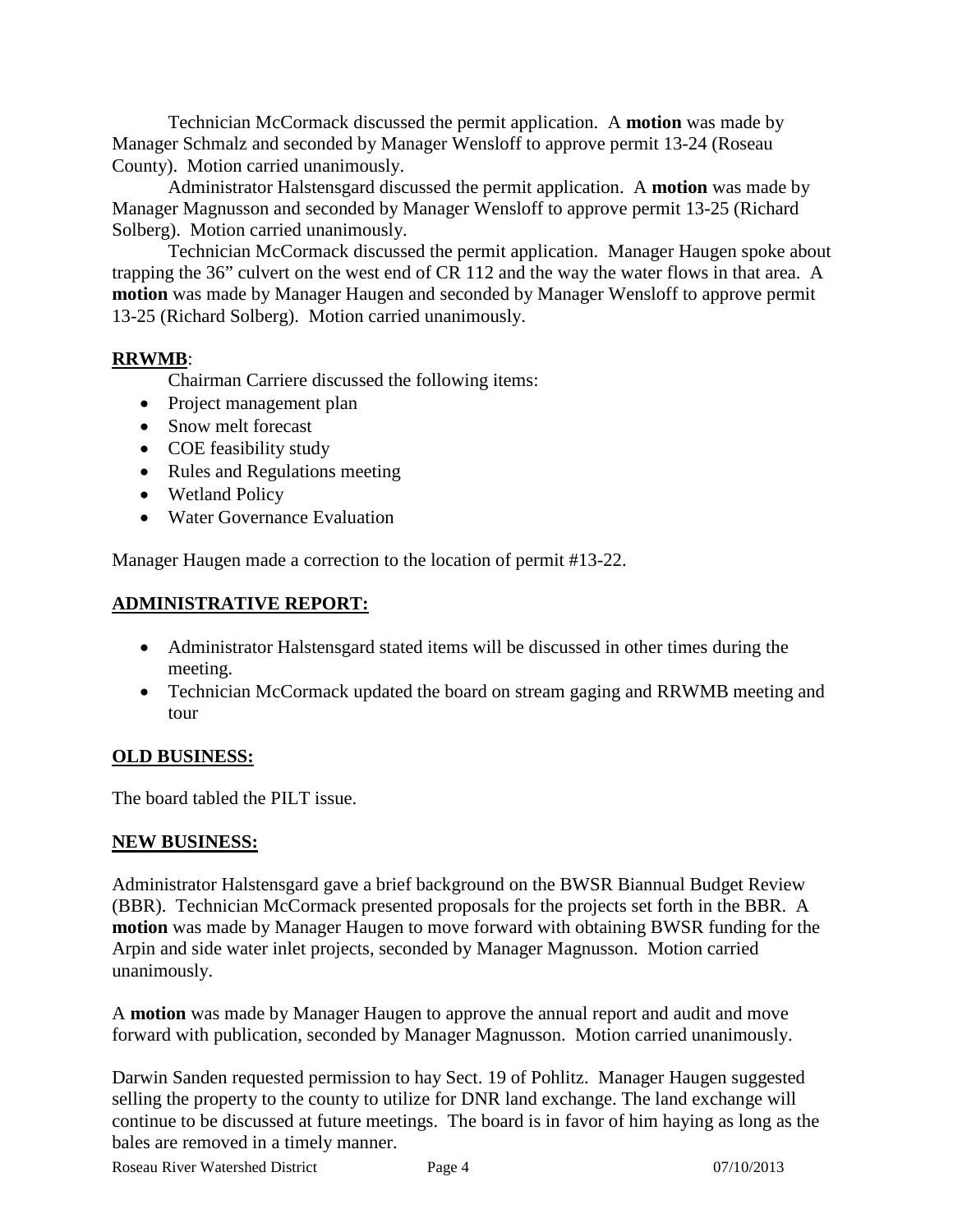Technician McCormack discussed the complaint by Kelman Kvien. Mr. Kvien is concerned with the water conveyance between the Norland outlets and the Roseau River. Technician McCormack will follow up with the county concerning a high spot in the ditch.

Technician McCormack discussed a complaint by Ardmore Haugen. After discussion a **motion** was made by Manager Schmalz to replace the pipe and trap as called for in the plan for WD 3, seconded by Manager Magnusson. Motion carried with Manager Haugen abstaining. The other issue brought forward by Mr. Ardmore Haugen was poor channel capacity along a county road ditch near his homestead. Technician McCormack will work with the County on this issue.

On the recommendation of the Chair, the Board appointed Technician McCormack, administrator Halstensgard, Chairman Carriere and Manager Magnusson to the Governing Documents Committee with Manager Wensloff as an alternate. Administrator Halstensgard stressed the importance of all Managers providing input to the committee. The committee will incorporate the recommendations and changes into a second draft that will be submitted to the full board for approval.

### **OTHER ITEMS:**

Jerome Halstad addressed the board with an interest in purchasing land in Sect. 11 in Spruce Township (Hay Creek channel). Mr. Halstad suggested purchasing the land from the watershed for what they paid for it. The Board will investigate options for sale of the land.

The board discussed the proposal by Mitch Magnusson to harvest the reed canary grass seed on the West Intercept restoration land. The board was in agreement with the proposal.

Russell walker will be contacted about haying the Hay Creek corridor.

A **motion** was made by Manager Wensloff seconded by Manager Schmalz to close the regular meeting to discuss personnel reviews. Motion carried unanimously. A **motion** was made by Manager Wensloff to open the regular meeting, seconded by Manager Schmalz. Motion carried unanimously. A **motion** was made by Manager Wensloff to pay Torin McCormack a \$300.00 per month insurance stipend, seconded by Manager Schmalz. Motion carried unanimously. A **motion** was made by Manager Magnusson to increase Torin McCormack's wage by 5%, with reevaluation in six months at his annual employee review, seconded by Manager Schmalz. Manager Haugen asked Technician McCormack if this was acceptable. He stated it was acceptable and agreed moving forward with a predetermined step increase, if adopted by the Board in the near future would be a beneficial approach. Motion carried unanimously.

After reviewing the managers' vouchers, a **motion** was made by Manager Wensloff seconded by Manager Schmalz to approve the managers' vouchers as submitted. There was discussion on manager mileage and setting policy regarding authorizing managers' mileage and per diems. Motion carried unanimously.